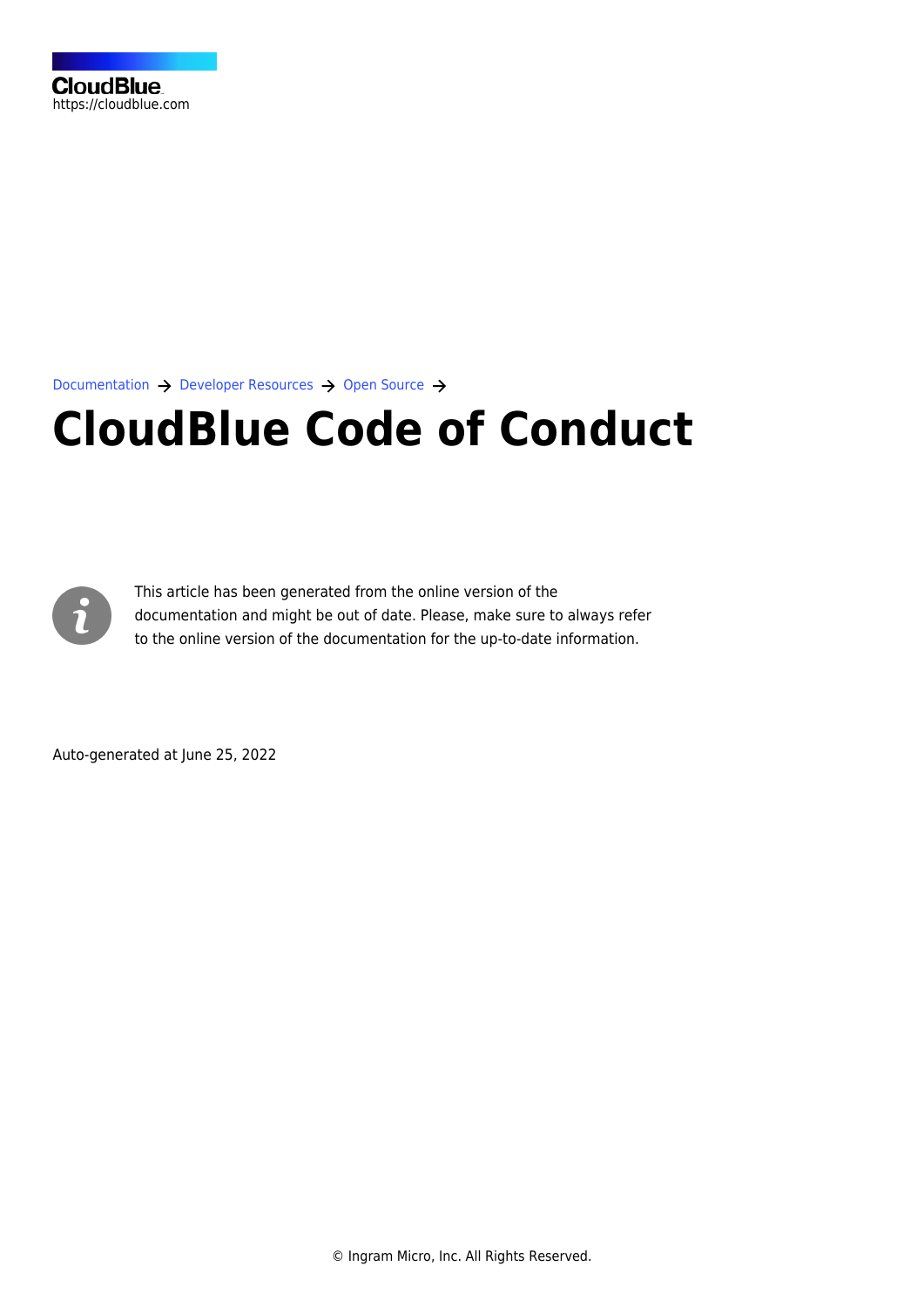# **CloudBlue**

This code of conduct governs how we behave in any forum and whenever we will be judged by our actions. We expect it to be honored by everyone who participates in the CloudBlue community formally or informally, or claims any affiliation with the CloudBlue.

This code of conduct also applies to all spaces managed by the CloudBlue, including chats, all public and private mailing lists, the issue tracker, the documentation and blogs, social networks, and any other forum which the community uses for communication.

We are committed to providing a welcoming and inspiring community for all. People violating this code of conduct may be banned from the community.

#### **Our Pledge**

We as members, contributors, and leaders pledge to make participation in our community a harassment-free experience for everyone, regardless of age, body size, visible or invisible disability, ethnicity, sex characteristics, gender identity and expression, level of experience, education, socio-economic status, nationality, personal appearance, race, caste, color, religion, or sexual identity and orientation.

We pledge to act and interact in ways that contribute to an open, welcoming, diverse, inclusive, and healthy community.

## **Our Standards**

Examples of behavior that contributes to a positive environment for our community include:

- Demonstrating empathy and kindness toward other people
- Being respectful of differing opinions, viewpoints, and experiences
- Giving and gracefully accepting constructive feedback
- Accepting responsibility and apologizing to those affected by our mistakes, and learning from the experience
- Focusing on what is best not just for us as individuals, but for the overall community

Examples of unacceptable behavior include:

- The use of sexualized language or imagery, and sexual attention or advances of any kind
- Trolling, insulting or derogatory comments, and personal or political attacks
- Public or private harassment
- Publishing others' private information, such as a physical or email address, without their explicit permission
- Other conduct which could reasonably be considered inappropriate in a professional setting

#### **Enforcement Responsibilities**

Community leaders are responsible for clarifying and enforcing our standards of acceptable behavior and will take appropriate and fair corrective action in response to any behavior that they deem inappropriate, threatening, offensive, or harmful.